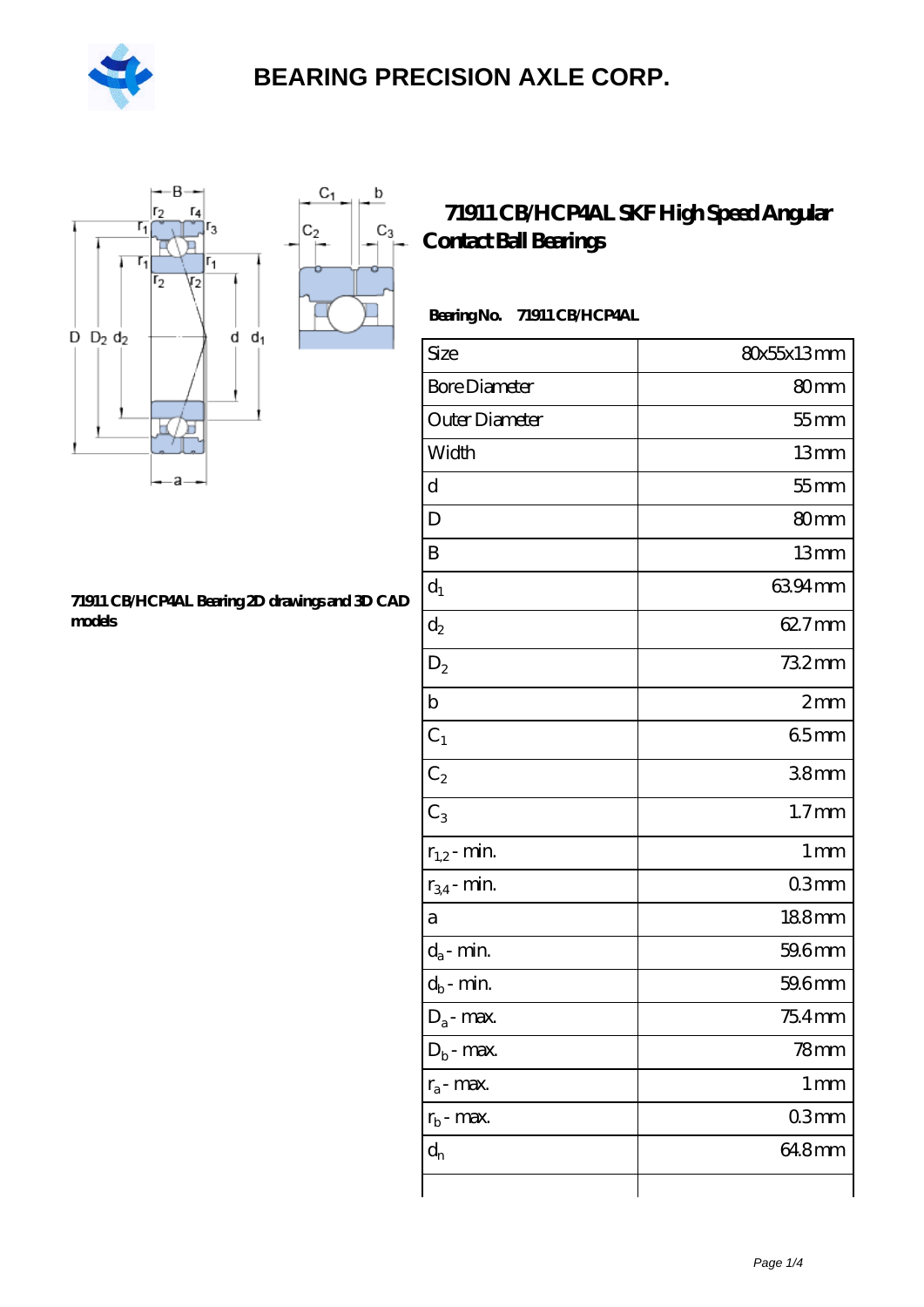

| Basic dynamic load rating-<br>С          | 10 <sub>kN</sub>  |
|------------------------------------------|-------------------|
| Basic static load rating - $C_0$         | 82kN              |
| Fatigue load limit - P <sub>u</sub>      | 0345kN            |
| Limiting speed for grease<br>lubrication | 28000r/min        |
| Limiting speed for oil<br>lubrication    | 43000mm/min       |
| Ball - $D_w$                             | 5556mm            |
| $Ball - z$                               | 28                |
| $G_{ref}$                                | 258cm3            |
| Calculation factor - $f_0$               | 98                |
| Preload class $A - G_A$                  | 33N               |
| Preload class $B - G_R$                  | 66N               |
| Preload class $C - G_C$                  | 200N              |
| Calculation factor - f                   | 1.09              |
| Calculation factor - f                   | 1                 |
| Calculation factor - f <sub>2A</sub>     | 1                 |
| Calculation factor - $f_{2B}$            | 1.03              |
| Calculation factor - $f_{\chi}$          | 1.08              |
| Calculation factor - $f_{HC}$            | 1.01              |
| Preload class A                          | 38N/micron        |
| Preload class B                          | 50N/micron        |
| Preload class C                          | 80N/micron        |
| $d_1$                                    | 6394mm            |
| $d_2$                                    | 62.7mm            |
| $D_2$                                    | 732mm             |
| $C_{1}$                                  | 65mm              |
| $C_2$                                    | 38 <sub>mm</sub>  |
| $C_3$                                    | 1.7 <sub>mm</sub> |
| $r_{1,2}$ min.                           | 1 <sub>mm</sub>   |
|                                          |                   |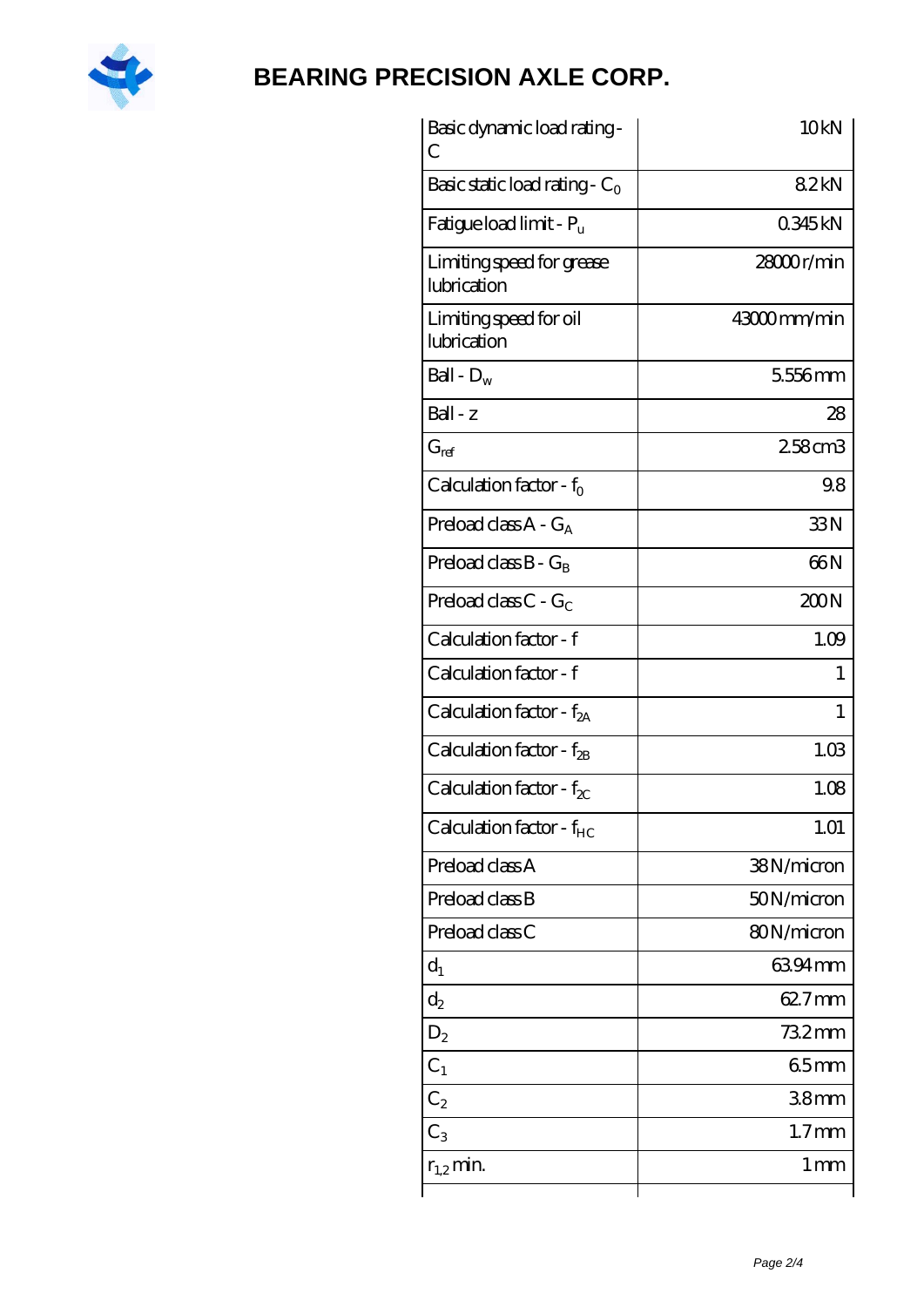

| $r_{34}$ min.                               | 03mm                  |
|---------------------------------------------|-----------------------|
| $d_{a}$ min.                                | 59.6mm                |
| $d_h$ min.                                  | 59.6mm                |
| $D_a$ max.                                  | $754$ mm              |
| $Db$ max.                                   | $78$ mm               |
| $r_a$ max.                                  | $1 \,\mathrm{mm}$     |
| $rb$ max.                                   | 03mm                  |
| $d_{n}$                                     | 64.8mm                |
| Basic dynamic load rating C                 | 135kN                 |
| Basic static load rating $C_0$              | 137kN                 |
| Fatigue load limit $P_u$                    | 0345kN                |
| Attainable speed for grease<br>lubrication  | 2800r/min             |
| Attainable speed for oil-air<br>lubrication | 43000r/min            |
| Ball diameter $D_w$                         | 5556mm                |
| Number of balls z                           | 28                    |
| Reference grease quantity<br>$G_{\rm ref}$  | $258$ cm <sup>3</sup> |
| Preload class A $G_A$                       | 33N                   |
| Static axial stiffness, preload<br>classA   | 38N/μ m               |
| Preload class $B G_B$                       | 66N                   |
| Static axial stiffness, preload<br>classB   | $50N/\mu$ m           |
| Preload class C $G_C$                       | 200N                  |
| Static axial stiffness, preload<br>classC   | 80N/μ m               |
| Calculation factor f                        | 1.09                  |
| Calculation factor $f_1$                    | $\mathbf{I}$          |
| Calculation factor $f_{2A}$                 | 1                     |
| Calculation factor $f_{2B}$                 | 1.03                  |
| Calculation factor $f_{\chi}$               | 1.08                  |
| Calculation factor $f_{HC}$                 | 1.01                  |
|                                             |                       |